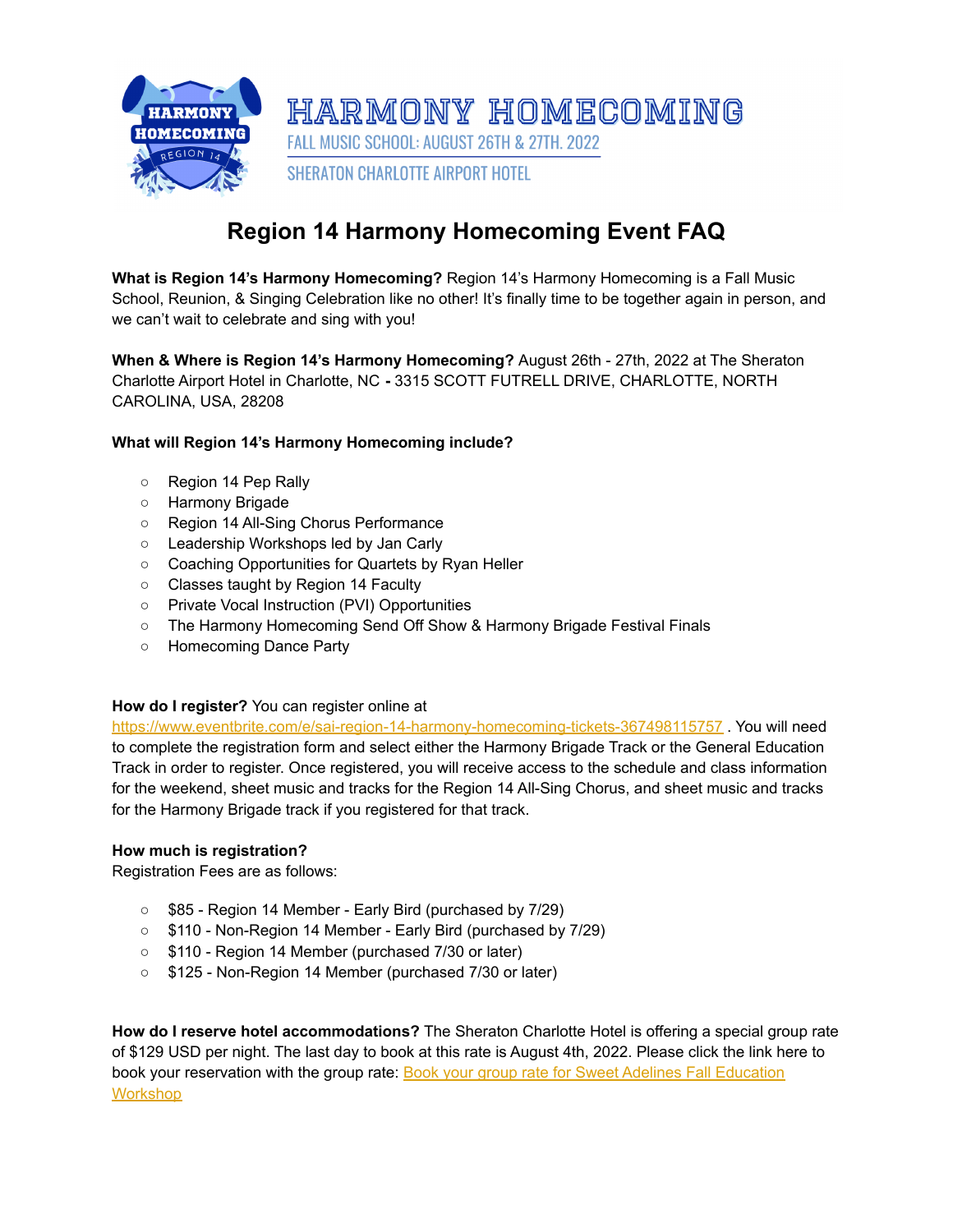

# **What The Heck Is A Harmony Brigade?** A Harmony Brigade is a fun-filled weekend of non-stop quartet singing and quartet partner switching. Participants learn a common repertoire of fun songs arranged in the barbershop style and arrive fully prepared and ready to sing with whoever asks all weekend long. Each participant receives a "dance card" upon arrival and will, over the course of the weekend, attempt to sing with EVERY participant in quartet formation. **There are only 80 spots available for this track and** only 20 spots for each voice part (for a total of 20 quartets), so make sure you sign up as soon as **possible to reserve your spot in this track!**

FALL MUSIC SCHOOL: AUGUST 26TH & 27TH, 2022

**SHERATON CHARLOTTE AIRPORT HOTEL** 

HARMONY HOMECOMING

This event track includes 2 rounds of a fun, low-stakes Festival Contest where participants are assigned to a quartet by random draw and sing songs assigned from the Region 14 Repertoire (also assigned by random draw). It also includes the Region 14 All-Sing Chorus, under the direction of Ryan Heller, which will perform two of the regional songs for the Saturday night show! The Harmony Brigade Finals will kick-off the Harmony Homecoming Send-off Show, and then the Region 14 All-Sing Chorus will perform along with our Region 14 International representative Quartets and choruses, and with a special guest appearance from our Celebrity Quartet!

# Do I need to sing in a quartet currently in order to sign up for the Harmony Brigade Track? Nope! This is actually a great way to try quartetting in a supportive and fun environment! It's also a really fun way to meet members who you may be interested in singing with in the future!

# **How prepared do I need to be to participate in the Harmony Brigade Track?**

You should be committed to learning the 6 Regional Songs on the voice part you register for and be prepared to sing your part fully memorized in multiple quartet settings!

# **What are the 5 songs I should prepare for the Harmony Brigade and where do I find the sheet music and tracks?**

The 6 Harmony Brigade songs are:

- "It's The Music That Brings Us Together" by Clay Hine
- "Let's Start Tomorrow Tonight" arr. by Larry Wright
- "I Believe" arr. by Tom Gentry
- "The Power of The Dream" arr. by Tedda Lippencott
- "We Are Family" arr. by Anna-Maria Nystrom

All sheet music and tracks will be shared in the registration confirmation for the Harmony Brigade Track. You must purchase your registration in order to gain access to the sheet music and tracks.

## **What will the weekend look like if I sign up for the Harmony Brigade Track?**

Friday: After first checking into the hotel, the next point of business is to check in to pick up your event registration. The registration check-in table will be open from 4:00PM - 6:45PM. You will receive your name badge with your voice part labeled, your dance card, and a shortlist of each song with the key signature for pitch blowing purposes. After registration, feel free to start filling up that dance card! Try singing in as many quartet combinations as possible. The dance card provides a way to record the names of singers with whom a participant sings in various quartet combinations. We will award a prize to the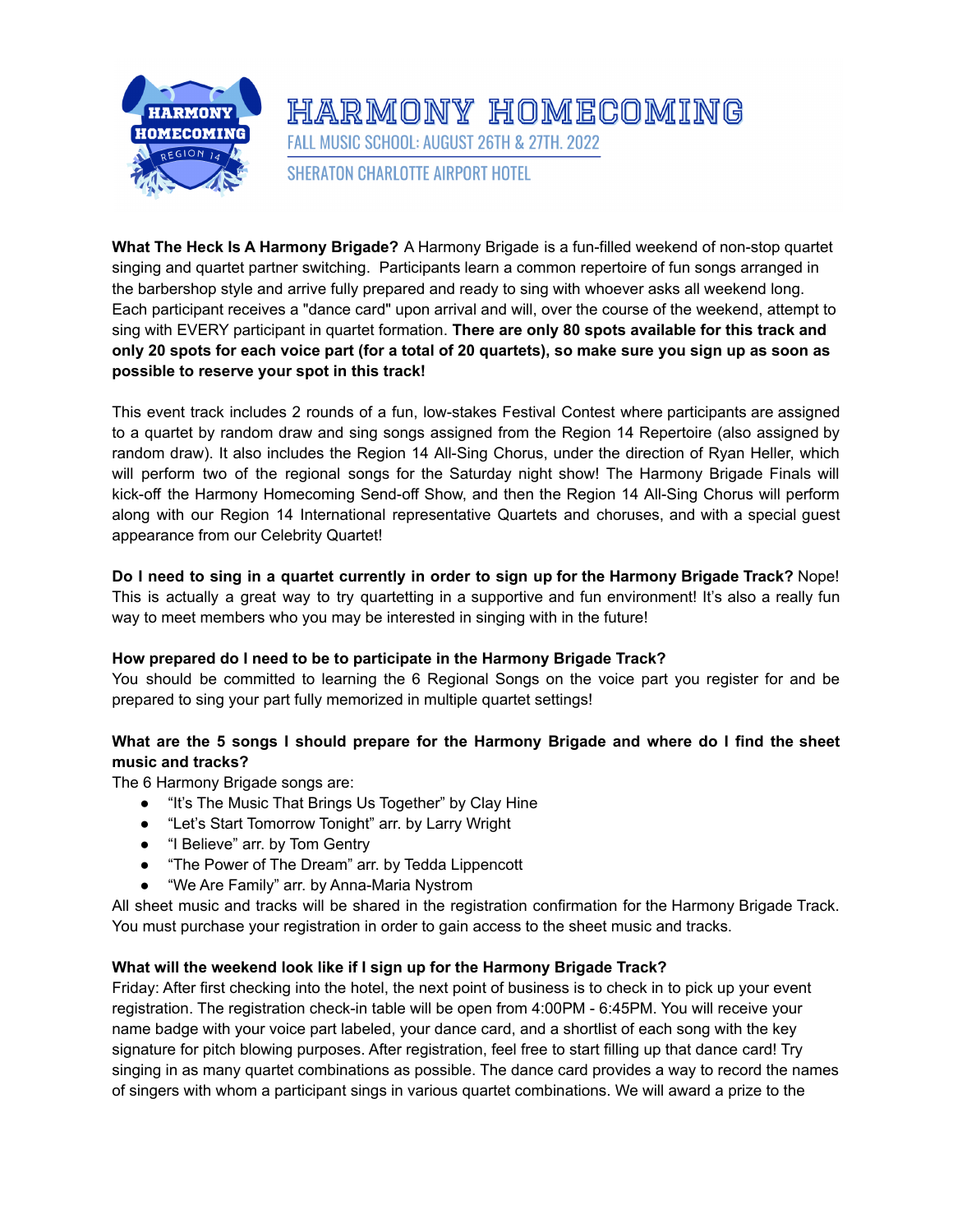

HARMONY HOMECOMING FALL MUSIC SCHOOL: AUGUST 26TH & 27TH. 2022 **SHERATON CHARLOTTE AIRPORT HOTEL** 

singer who sings with the most people during the weekend. The dance card can also be used to network by helping participants locate and contact other participants after the weekend.

Harmony Homecoming begins with a Pep Rally at 7:00PM! It is then that everyone learns which three singers will complete their quartet for the first round(semi-finals) of the Harmony Brigade Festival. This is also when the song selection will be revealed for each random quartet. Quartets then have 1 hour to choose a quartet name and to hone their skills on the assigned song. All quartets will cross the stage beginning at 9:00PM, each singing their assigned song for a panel of Sweet Adelines celebrity judges. The Harmony Brigade Quartet Finalists will be announced following the semi-final round. These finalists will advance to the Saturday Evening Harmony Brigade Finals, where they will be expected to sing another randomly selected song, often determined only in time to blow pitch and sing!

Saturday: Following the General Morning Warm-Up Session on Saturday, Brigade Participants will have the opportunity to rehearse with their quartets if they have advanced to the final round, or have the opportunity to continue filling their dance card! This will take place from 10:15AM - 12:00PM, when lunch begins. Following lunch, Brigade participants may choose whether they'd like to attend some of the General Fall Music School classes, or are welcome to continue singing! At 3:30PM, the All-Sing Chorus Rehearsal begins, and Ryan Heller will rehearse all Brigade Participants in a mass-sing chorus. Each song is rehearsed in preparation for the Saturday evening show! While the chorus is not the focus of the Brigade, there is no escaping the thrill of this large, wonderfully prepared gathering that many singers don't otherwise get to experience. Dinner is on your own beginning at 5:00 p.m. after which everyone returns for the Harmony Brigade Finals and the Homecoming Send-off Show. During the show, the top three Brigade Quartets will be announced and awarded. Additional awards, such as the singer who sang in the most pick-up quartets and the singer who was voted "most fun to sing with" will also be given at the end of the show! We will wrap up the entire weekend with a Homecoming Dance Party, and likely singing into the wee hours of the morning!

Sunday morning, it's time for good-byes and a safe trip home! Don't forget to connect with those you sang with over the weekend so you can make plans to potentially start a brand new quartet!

**What will the weekend look like if I sign up for the General Education Track?** It will be a Fall Music School with exciting leadership workshop sessions led by Jan Carly, classes and PVIs taught by our fabulous Regional Faculty, and an opportunity to perform with the Region 14 All-Sing Chorus directed by Ryan Heller! The schedule for the General Education Track is as follows:

Friday:

- 7:00PM 8:00PM Region 14 Pep Rally!
- 8:00PM 10:00PM Leadership Workshop #1 with Jan Carly

## Saturday:

○ 9:00AM - 10:00AM - Morning Warm-Up Session